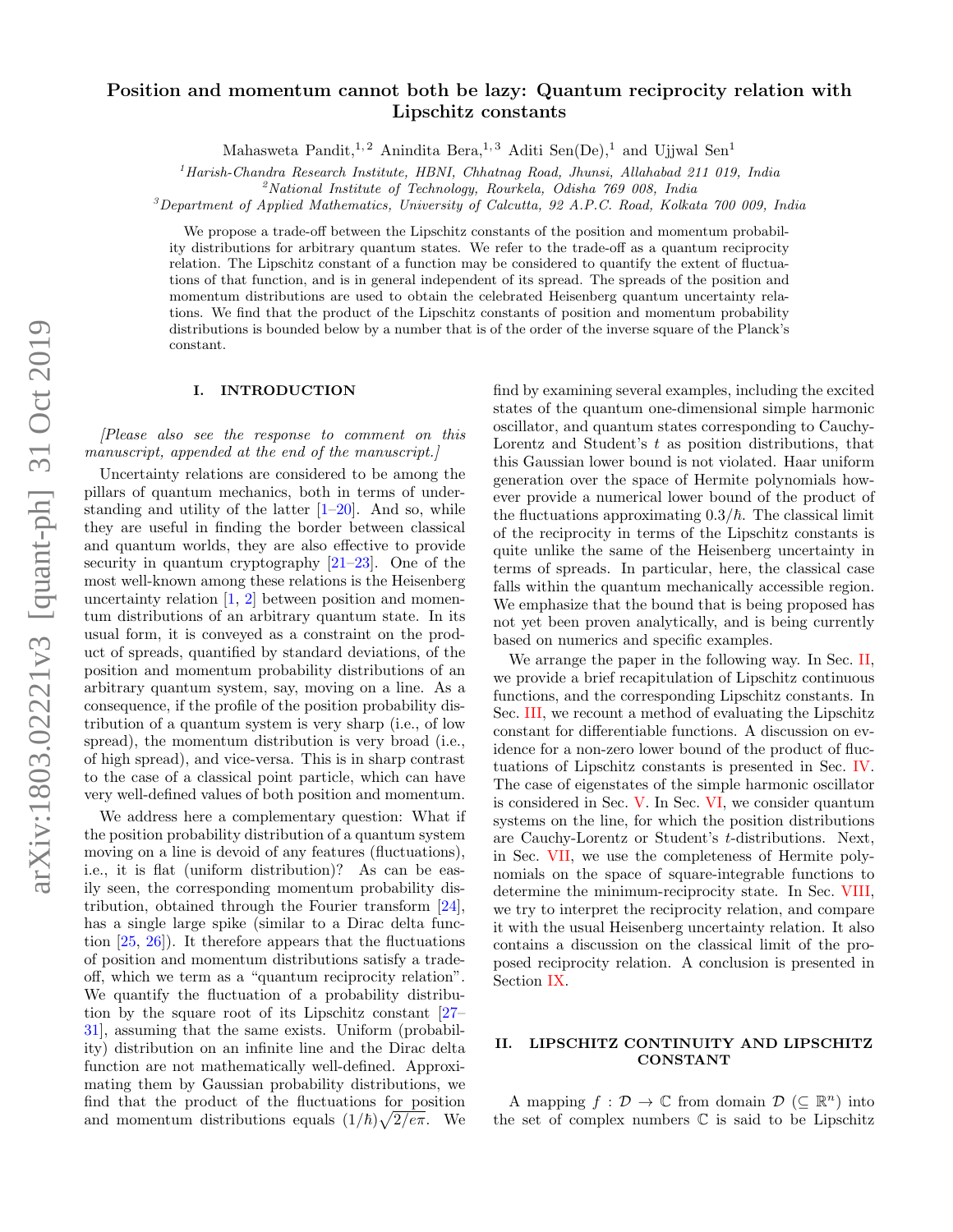continuous if there exists a positive real constant  $\eta$  such that

<span id="page-1-3"></span>
$$
|f(x_1) - f(x_2)| \le \eta |x_1 - x_2|, \quad \forall \ x_1, x_2 \in \mathcal{D}, \quad (1)
$$

where the modulus on the right-hand-side of inequality [\(1\)](#page-1-3) denotes the Euclidean norm of its argument. An important point to note is that while  $\eta$  can depend on the domain,  $\mathcal{D}$ , it is independent of  $x_1$  and  $x_2$ . Lipschitz continuous functions are of course continuous functions, but may not be differentiable. We refer to the minimal  $\eta$  that satisfies inequality  $(1)$  as the Lipschitz constant  $(LC)$  of f in  $\mathcal D$ . The Lipschitz continuity and the Lipschitz constant are designed to account for, and measure, changes of function values relative to changes in the independent variables in the *entire* domain  $D$ . The Lipschitz constant is certainly dependent on the function  $f$ , and varies from being small for one function to large for another. If  $\eta$  is small, then  $f(x)$  can change only a little, with a small change of x, while if  $\eta$  is large, then  $f(x)$  may have a large variation for only a small change of  $x$ . Along with cases for bounded domains, we will also be interested in cases where  $\mathcal D$  is unbounded. In particular, for quantum systems moving in one dimension, we are interested in the functions  $f : [x_1, x_2] \to \mathbb{C}$  as well as the functions  $f : \mathbb{R} \to \mathbb{C}.$ 

### <span id="page-1-0"></span>III. THE METHODOLOGY

We begin here by briefly recapitulating a procedure to find the Lipschitz constant for any differentiable function  $f(x)$ . For this purpose, we consider the mean value the-orem [\[31\]](#page-7-9), which states that if  $f(x)$  is defined and continuous in the closed interval  $[x_1, x_2]$  and differentiable in the open interval  $(x_1, x_2)$ , then there is at least one number z in  $(x_1, x_2)$  such that

$$
(f(x2) - f(x1))/(x2 - x1) = f'(z).
$$
 (2)

The supremum of  $|f'(z)|$  in  $(x_1, x_2)$  will be the Lipschitz constant for f in  $[x_1, x_2]$ . Note however that this method is certainly not the only method for evaluating the LC. In particular, this will not work in those cases where the function is Lipschitz continuous but not differentiable, in the relevant domain.

### <span id="page-1-1"></span>IV. EVIDENCE OF A LOWER BOUND

While the considerations can be readily generalized to higher dimensions, we will mostly be considering onedimensional systems. Consider, therefore, a quantum system moving along the x-axis, and described by the quantum wave function  $\psi(x)$  in co-ordinate representation, with the position probability distribution given by  $f(x) = |\psi(x)|^2$ . Let the LC for f be denoted by  $\eta_x$ . The momentum representation of the same quantum system

is obtained by the Fourier transformation of  $\psi(x)$ :

$$
\phi(p) = \frac{1}{\sqrt{2\pi\hbar}} \int_{-\infty}^{\infty} \psi(x) e^{-ixp/\hbar} dx.
$$
 (3)

The momentum probability distribution is then given by  $g(p) = |\phi(p)|^2$ , and let us denote the LC for g as  $\eta_p$ .

We want to focus on the characteristics of the products of Lipschitz constants of position and momentum probability distributions for arbitrary quantum states. In particular, we want to study the quantity

<span id="page-1-5"></span>
$$
\tilde{\eta}_x \tilde{\eta}_p,\tag{4}
$$

where  $\tilde{\eta}_x = \sqrt{\eta_x}$  and  $\tilde{\eta}_p = \sqrt{\eta_p}$ .

For any position probability distribution  $f(x)$ , if the Lipschitz constant is zero, then  $|f(x_1) - f(x_2)| = 0$  for all  $x_1, x_2$ , lying in the relevant domain, which implies that f is a constant, say,  $f(x) = c^2$ , with c being real. This function is not normalizable, and hence cannot be a probability distribution in the strict sense. But, as is usual, we will interpret it as the relative density of the number of particles, e.g. in a scattering experiment. The corresponding momentum probability distribution is a Dirac delta function in momentum space. A Dirac delta function

<span id="page-1-4"></span>
$$
\delta(\xi - \xi_0),\tag{5}
$$

as a function of  $\xi$ , is unbounded at  $\xi = \xi_0$  and vanishes elsewhere, so that its LC diverges. In a similar way, a vanishing  $\eta_p$  implies a diverging  $\eta_x$ . Therefore, the Lipschitz constants of position and momentum probability distributions of a single quantum system cannot vanish simultaneously. This provides evidence for a non-zero lower bound for  $\tilde{\eta}_x \tilde{\eta}_p$ . We will get back to this point when we consider the ground state of simple harmonic oscillator, and again when the Cauchy-Lorentz distribution is investigated.

# <span id="page-1-2"></span>V. EIGENSTATES OF THE SIMPLE HARMONIC OSCILLATOR

We begin with a paradigmatic quantum system, viz. the one-dimensional simple harmonic oscillator (SHO). Below we discuss the behavior of the products of LCs of position and momentum distributions corresponding to energy eigenstates of the SHO. The Gaussian probability distribution, given by

$$
f_g(x:\mu,\sigma^2) = \frac{1}{\sqrt{2\pi\sigma^2}} e^{-\frac{(x-\mu)^2}{2\sigma^2}}, \quad x \in \mathbb{R},\qquad(6)
$$

where  $\mu$  and  $\sigma$  are respectively the mean and standard deviation of the distribution, will be of relevance here.

Let us first consider the ground state of a quantum simple harmonic oscillator of mass m. It is well-known that the position probability distribution of the ground state of the SHO is a Gaussian distribution and is given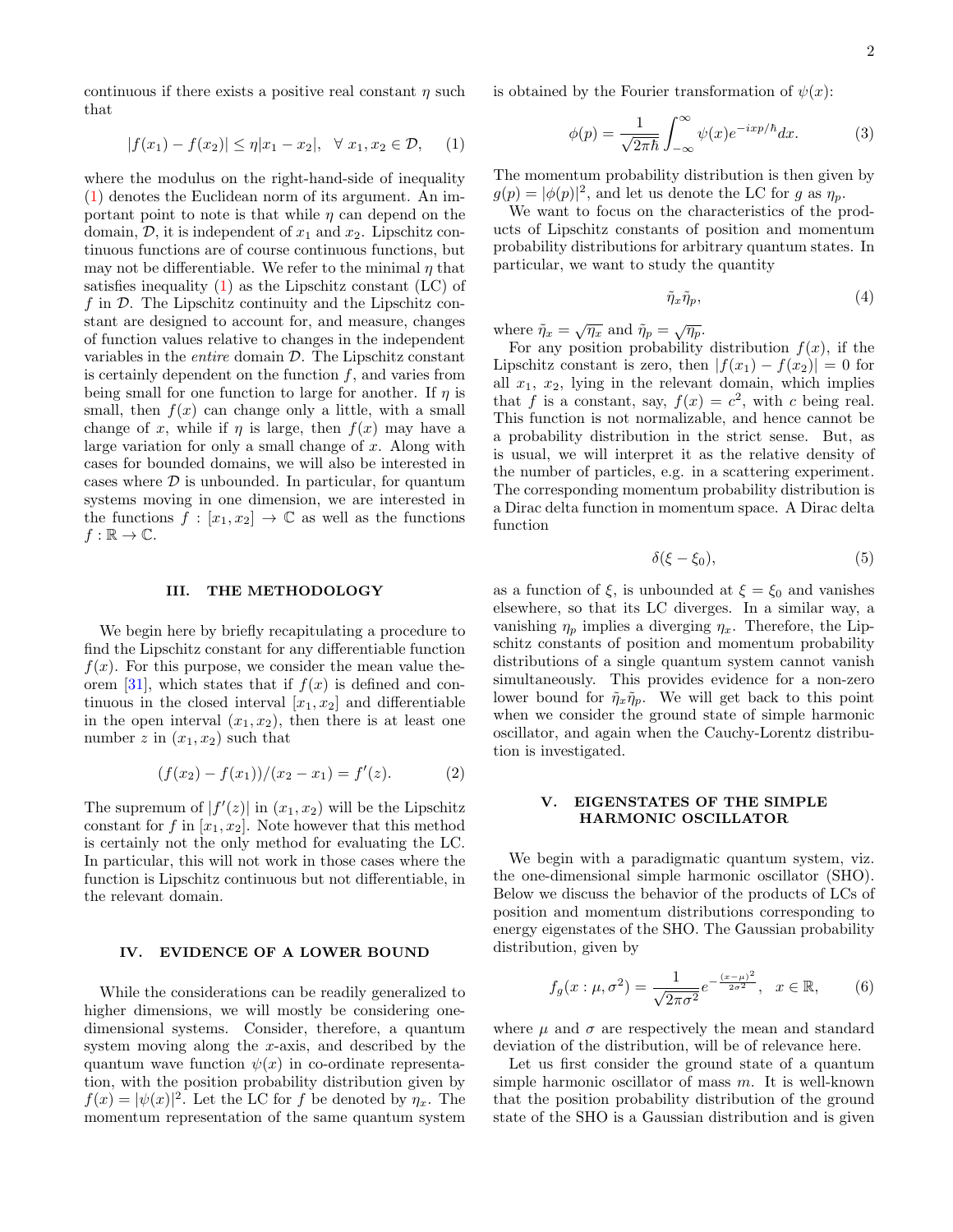by  $f_0(x) = f_g(x: 0, \frac{1}{2\alpha})$ , where  $\alpha = \frac{m\omega}{\hbar}$ , with  $\omega$  being the natural oscillator frequency, and the potential is chosen to be centered at the origin. Now, to find the LC in position space, we need to calculate the maximum value of the derivative of  $f_0(x)$ , and we obtain

<span id="page-2-0"></span>
$$
\eta_x = \sqrt{\frac{2}{e\pi}} \frac{m\omega}{\hbar}.
$$
\n(7)

The Fourier transformation of a Gaussian distribution is also a Gaussian distribution, and the corresponding momentum probability distribution function for the ground state of SHO is  $g_0(p) = f_g(p: 0, \frac{\alpha \hbar^2}{2})$  $\frac{\hbar^2}{2}$ ). By approaching in a similar way as stated above, we find the LC of the momentum probability distribution to be

$$
\eta_p = \sqrt{\frac{2}{e\pi}} \frac{1}{m\omega\hbar}.\tag{8}
$$

Therefore, for the ground state of SHO, the product of fluctuations for position and momentum distributions is given by

<span id="page-2-2"></span>
$$
\tilde{\eta}_x \tilde{\eta}_p = \frac{1}{\hbar} \sqrt{\frac{2}{e\pi}} \approx \frac{0.4839}{\hbar}.
$$
 (9)

Note that the reciprocity product of fluctuations of position and momentum is of the order of  $\frac{1}{\hbar}$ , whereas in the traditional uncertainty relation, the uncertainty product in terms of spreads of the position and momentum distributions for arbitrary quantum states is of the order of  $\hbar$ , or higher.

Let us now consider the case when  $\alpha \to 0$ . In this limit,  $f_0(x)$  tends to a constant function. In this case, as mentioned earlier around  $(5)$  and as seen from Eq.  $(7)$ , the value of  $\eta_x$  converges, linearly, to zero with  $\alpha$ . The corresponding momentum probability distribution can be considered to tend to the Dirac delta function, and has its LC diverging as  $\frac{1}{\alpha}$ . Therfore, the quantity  $\tilde{\eta}_x \tilde{\eta}_p$  does not depend on the value of  $\alpha$ , even when  $\alpha \rightarrow 0$ . Therefore, if we approximate the constant and Dirac delta functions respectively by sequences of Gaussian distributions,  $f_g(x:0, \frac{\alpha_n \hbar^2}{2})$  $\frac{1}{2}h^2$  and  $f_g(x:0,\frac{1}{2\alpha_n}),$  with  $\alpha_n \to 0$ as  $n \to \infty$ , then the evidence of a *non-zero* lower bound on  $\tilde{\eta}_x \tilde{\eta}_p$ , for arbitrary quantum states, alluded to around Eq.  $(5)$  in Sec. [IV,](#page-1-1) turns into a proof.

### A. Excited states of SHO

We now want to investigate the behavior of the reciprocity product of LCs of position and momentum distributions, when the SHO is in its higher excitation levels. The wave functions in coordinate representation, corresponding to the excited states of the one-dimensional SHO, are given by

$$
\psi_n(x) = \left(\frac{\alpha}{\pi}\right)^{\frac{1}{4}} \frac{1}{\sqrt{2^n n!}} H_n(\sqrt{\alpha}x) e^{-\frac{\alpha x^2}{2}}, \ n = 1, 2, 3, \dots
$$
\n(10)



<span id="page-2-1"></span>FIG. 1: (Color online.) The reciprocity product in terms of Lipschitz constants for energy eigenstates of the quantum simple harmonic oscillator in one dimension. The horizontal axis represents the energy levels, while the vertical axis represents the reciprocity product, given in Eq.  $(4)$ . The horizontal axis represents a dimensionless quantity, while the vertical one is in units of  $1/\hbar$ .

Here, the function  $H_n$  is the Hermite polynomial of  $n<sup>th</sup>$ order, and can be expressed as

$$
H_n(z) = (-1)^n e^{z^2} \frac{d^n}{dz^n} (e^{-z^2}).
$$
 (11)

The corresponding probability distribution in the position space is  $f_n(x) = |\psi_n(x)|^2$ . Note that the probability distributions corresponding to the energy eigenstates of the SHO in position as well as in momentum spaces are differentiable in the entire spaces.

Now let us consider the first excited state of the SHO, which is obtained by setting  $n = 1$ . Then, the LC of the position probability distribution is obtained by maximizing the derivative of  $f_1(x)$ , so that  $\eta_x \approx 0.6626 \alpha$ . Similarly, using momentum representation, we find that the LC of the momentum probability distribution corresponding to the first excited state of the SHO is  $\eta_p \approx 0.6626/\alpha\hbar^2$ . Therefore the corresponding reciprocity product of the fluctuations for position and momentum distributions is given by

$$
\tilde{\eta}_x \tilde{\eta}_p \approx \frac{0.6626}{\hbar},\tag{12}
$$

which, just like for the ground state, is also of the order of  $\frac{1}{\hbar}$ , but of a higher value.

In a similar fashion, we can find the reciprocity products for LCs of SHOs with  $n = 2, 3, \ldots$  We have performed the calculations to investigate the feature of the quantity  $\tilde{\eta}_x \tilde{\eta}_p$  upto the 60<sup>th</sup> excited level. Fig. [1](#page-2-1) shows that among the energy eigenstates of SHO, the reciprocity product attains its lowest value for the ground state, and that after a few levels, the product has a value that is close to  $0.63/\hbar$ .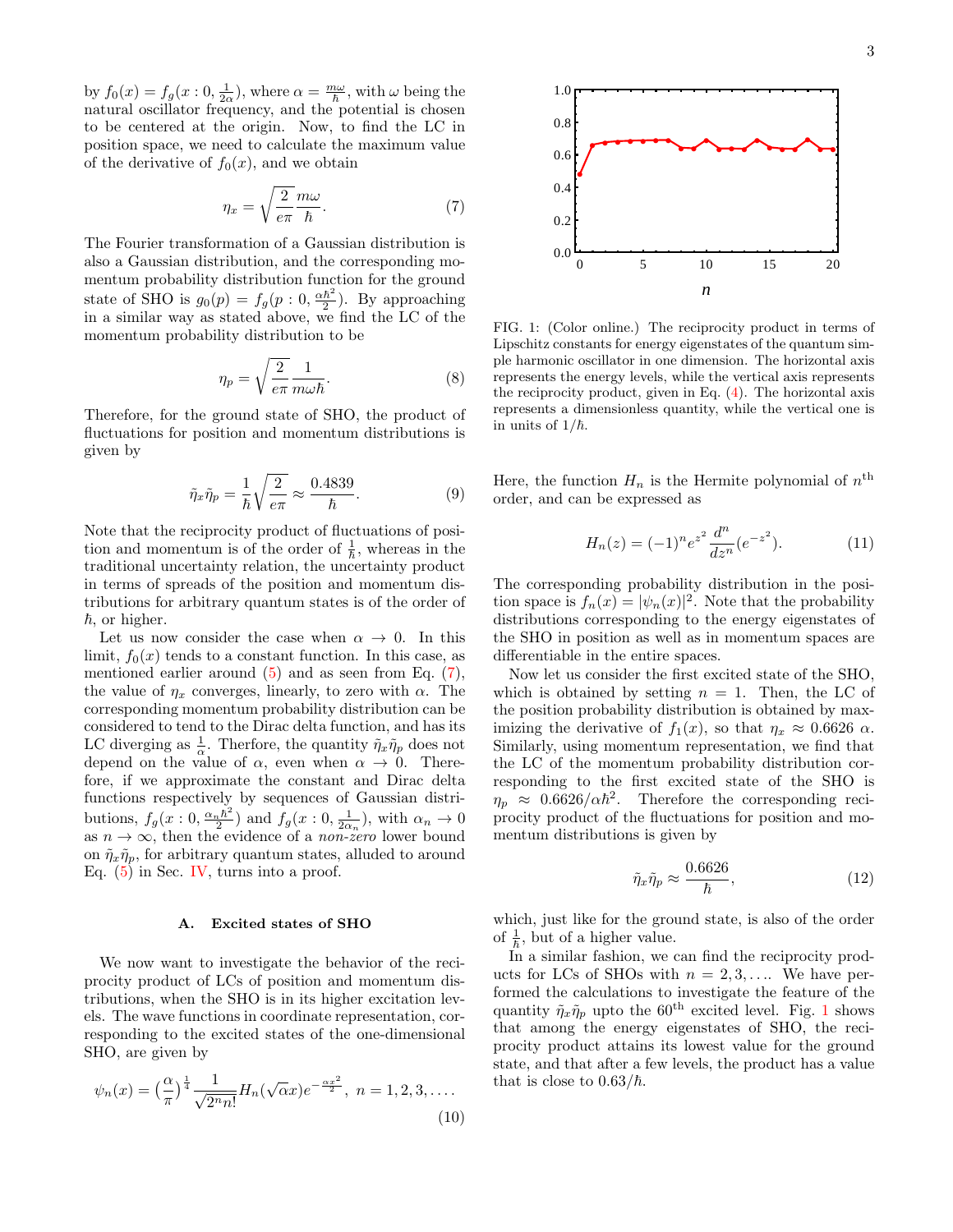

<span id="page-3-1"></span>FIG. 2: (Color online.) The Cauchy-Lorentz probability distribution. The function  $Lf_c(x : x_0 = 0, \gamma)$  is plotted on the vertical axis against  $x/L$  for different values of  $\gamma/L$ . L is a constant that has the unit of length. Both axes represent dimensionless quantities.

Therefore, for the quantum systems considered until now, we have

$$
\tilde{\eta}_x \tilde{\eta}_p \ge \frac{1}{\hbar} \sqrt{\frac{2}{e\pi}}.\tag{13}
$$

### <span id="page-3-0"></span>VI. FURTHER PROBABILITY DISTRIBUTIONS

Let us now consider quantum systems whose position distributions follow two other distributions, namely, the Cauchy-Lorentz and the Student's t-distribution, to investigate the behavior of the quantity  $\tilde{\eta}_x \tilde{\eta}_p$ .

# A. Cauchy-Lorentz distribution

Let us now consider quantum systems whose position distributions follow the Cauchy-Lorentz distribution, introduced by M. G. Agnesi, S. D. Poisson, A.-L. Cauchy, H. A. Lorentz, and others. It is a continuous probability distribution function, given by

$$
f_c(x: x_0, \gamma) = \frac{\gamma}{\pi} \frac{1}{(x - x_0)^2 + \gamma^2}, \ x \in (-\infty, \infty), \quad (14)
$$

where  $\gamma > 0$  and  $x_0$  are distribution parameters. This corresponds to the position probability distribution of the state  $\psi_c(x) = (f_c(x : x_0, \gamma))^{\frac{1}{2}}, x \in (-\infty, \infty),$  of a quantum system moving on the x-axis. See Fig. [2.](#page-3-1)

Since the function  $f_c(x)$  is differentiable, one can calculate the Lipschitz constant in position space by maximizing the derivative of  $f_c(x)$ . We thereby obtain

$$
\eta_x = \frac{3\sqrt{3}}{8\pi\gamma^2}.\tag{15}
$$



<span id="page-3-2"></span>FIG. 3: (Color online.) Profile of  $g_c(p)$ , corresponding to the Cauchy-Lorentz probability distribution in position. The function  $(\hbar/L)g_c(p : x_0 = 0, \gamma)$  is plotted on the vertical axis against  $L_p/\hbar$  on the horizontal axis, for different values of  $\gamma/L$ . The constant L has unit of length. Both axes are dimensionless.

Now, in momentum representation, the wave function  $\phi_c(p)$  corresponding to  $\psi_c(x)$  is given by

$$
\phi_c(p) = \frac{\sqrt{\gamma}}{\sqrt{2\pi^2\hbar}} \int_{-\infty}^{\infty} \frac{e^{-ixp/\hbar}}{\sqrt{(x-x_0)^2 + \gamma^2}} dx.
$$
 (16)

So, the corresponding momentum probability distribution is  $g_c(p) = |\phi_c(p)|^2$ . In Fig. [3,](#page-3-2) we plot this momentum probability distribution for different values of  $\gamma$ .

The momentum distribution plots suggest that the Lipschitz constant for  $g_c(p)$ , denoted by  $\eta_p$ , diverges, irrespective of the values of  $x_0$  and  $\gamma$ . Moreover, the following argument will help us to understand this divergence more precisely. Consider the domain  $\mathbb{R}_{\epsilon}$ , where  $\mathbb{R}_{\epsilon} = (-\infty, -\epsilon] \cup [\epsilon, \infty), \epsilon$  being a small positive number. We have numerically estimated the value of the LC for the function  $g_c(p)$  in the domain  $\mathbb{R}_{\epsilon}$ , for different values of  $\epsilon$ . The profile of the LC for  $g_c(p)$  on  $\mathbb{R}_{\epsilon}$  against  $1/\epsilon$ , as depicted in Fig. [4,](#page-4-0) clearly indicates that  $\eta_p$  diverges linearly with  $1/\epsilon$ . Therefore, we can say that  $\tilde{\eta}_x \tilde{\eta}_p$  diverges for the quantum system corresponding to which the position distribution is Cauchy-Lorentz.

We therefore find that the  $\tilde{\eta}_x \tilde{\eta}_p \to \infty$  point is shared by the classical scenario as well as systems represented by quantum states. We have already mentioned that  $\tilde{\eta}_x \tilde{\eta}_p \to \infty$  for the classical case, viz. the product of two Dirac deltas in position and momentum. Here, we found that for the quantum state corresponding to which the position distribution is Cauchy-Lorentz, the reciprocity product  $\tilde{\eta}_x \tilde{\eta}_p$  diverges. A similar feature will be seen for the case of the quantum system whose position distribution is the Student's t for two degrees of freedom.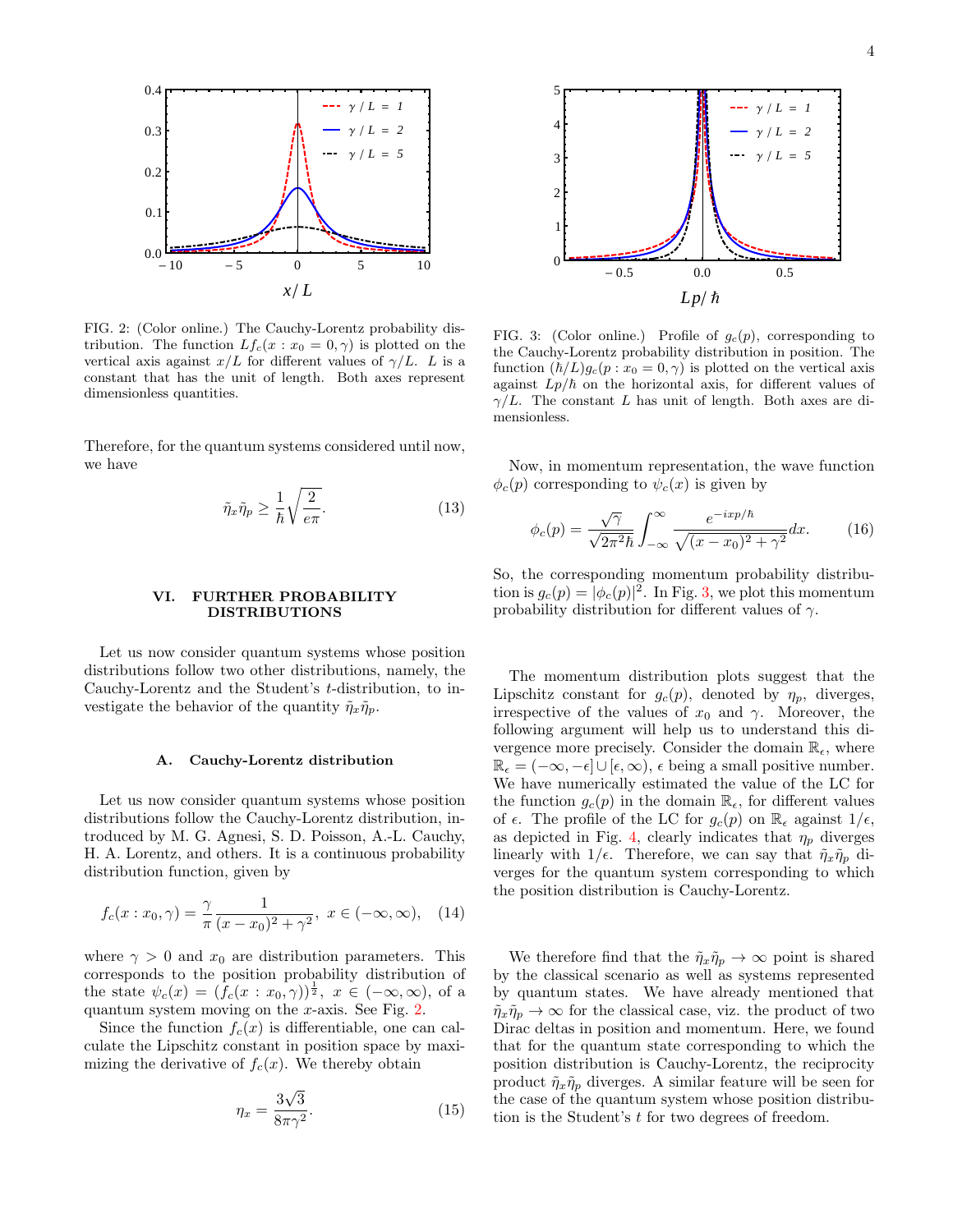

<span id="page-4-0"></span>FIG. 4: (Color online.) Divergence of the Lipschitz constant for  $g_c(p)$ . The value of the LC of  $(\hbar/L)g_c(p : x_0 = 0, \gamma)$ considered as a function in the domain  $\mathbb{R}_{\epsilon}$  is plotted on the vertical axis against  $1/\epsilon$  on the horizontal axis. Both axes represent dimensionless quantities. We set  $\gamma/L = 1$ . The red dots indicate the values of  $1/\epsilon$  for which the LCs have been computed numerically. The dots are seen to fit to a straight line quite well. Note that  $\epsilon$  is a dimensionless quantity on the  $Lp/\hbar$  axis.

The Cauchy-Lorentz distribution can be considered to be a constant function in the limit  $\gamma \to \infty$ . In this limit,  $\eta_x$  converges to zero as  $1/\gamma^2$ . The momentum distribution has a diverging LC for all  $\gamma$ , including when  $\gamma \to \infty$ . This provides further evidence for a non-trivial lower bound of  $\tilde{\eta}_x \tilde{\eta}_p$ , for all quantum states.

### B. Student's t-distribution

Let us now consider the Student's t-distribution due to F. R. Helmert, J. Lüroth, "Student", and others, for which the probability distribution function is given by

$$
f_s(x:n) = \frac{\Gamma(\frac{n+1}{2})}{\sqrt{n\pi}\Gamma(\frac{n}{2})} \left(1 + \frac{x^2}{n}\right)^{-\frac{n+1}{2}}, \ x \in \mathbb{R}.\tag{17}
$$

Here  $n$  is a distribution parameter, referred to as the number of degrees of freedom. A graphical representation for  $f_s(x:n)$  is given in Fig. [5.](#page-4-1)

It is interesting to start our discussion with two degrees of freedom, i.e.,  $n = 2$ . Note that for Student's t-distribution with  $n = 2$ , the mean exists but the standard deviation does not.

Consider now a quantum system moving on the  $x$ -axis, and having the position distribution as  $f_s(x:2)$ . Since the function  $f_s(x:2)$  is differentiable, the Lipschitz constant of the position distribution can be evaluated from the derivative of the distribution, and is given by

$$
\eta_x = \frac{12}{25\sqrt{5}} \approx 0.2147. \tag{18}
$$



<span id="page-4-1"></span>FIG. 5: (Color online.) The Student's t probability distribution function. We plot the function  $Lf_s(x, n : a, A)$ , given by  $\tilde{f}_s(x, n : a, A) = \frac{\Gamma(\frac{n+1}{2})}{\sqrt{n\pi}\Gamma(\frac{n}{2})} A\left(a^2 + \frac{x^2}{n}\right)$  $\left(\frac{x^2}{n}\right)^{-\frac{n+1}{2}}, \text{ against } x/L,$ for  $A/L^n = 1$  and  $a/L = 1$ . Both axes represent dimensionless quantities. As before, L is a constant having the unit of length.

In the momentum representation, by performing the Fourier transformation of  $\psi_s(x:2) = (f_s(x:2))^{1/2}$ , the momentum wave function is given by

$$
\phi_s(p:2) = \frac{\sqrt[8]{2} \sqrt[4]{\frac{|p|}{\hbar}} K_{-\frac{1}{4}} \left(\sqrt{2} \frac{|p|}{\hbar}\right)}{\sqrt{\hbar} \Gamma\left(\frac{3}{4}\right)},\tag{19}
$$

where  $K_{\nu}(z), \nu \in \mathbb{R}$  is the modified Bessel function of the second kind. The probability distribution in momentum space is  $g_s(p:2) = |\phi_s(p:2)|^2$ , as depicted in Fig. [6,](#page-4-2) which suggests that the corresponding LC diverges.



<span id="page-4-2"></span>FIG. 6: (Color online.) Profile of the momentum probability distribution corresponding to the Student's t-distribution. We plot  $(\hbar/L)\tilde{g}_s(p, n : a, A)$ , where  $\tilde{g}_s$  is the Fourier transform of  $\tilde{f}_s$ , against  $L_p/\hbar$ . L is again a constant with the unit of length, and we have chosen  $A/L^n = 1$  and  $a/L = 1$ . Both axes are dimensionless.

The following argument makes this statement more precise. Consider the function  $g_s(p:2)$  in the domain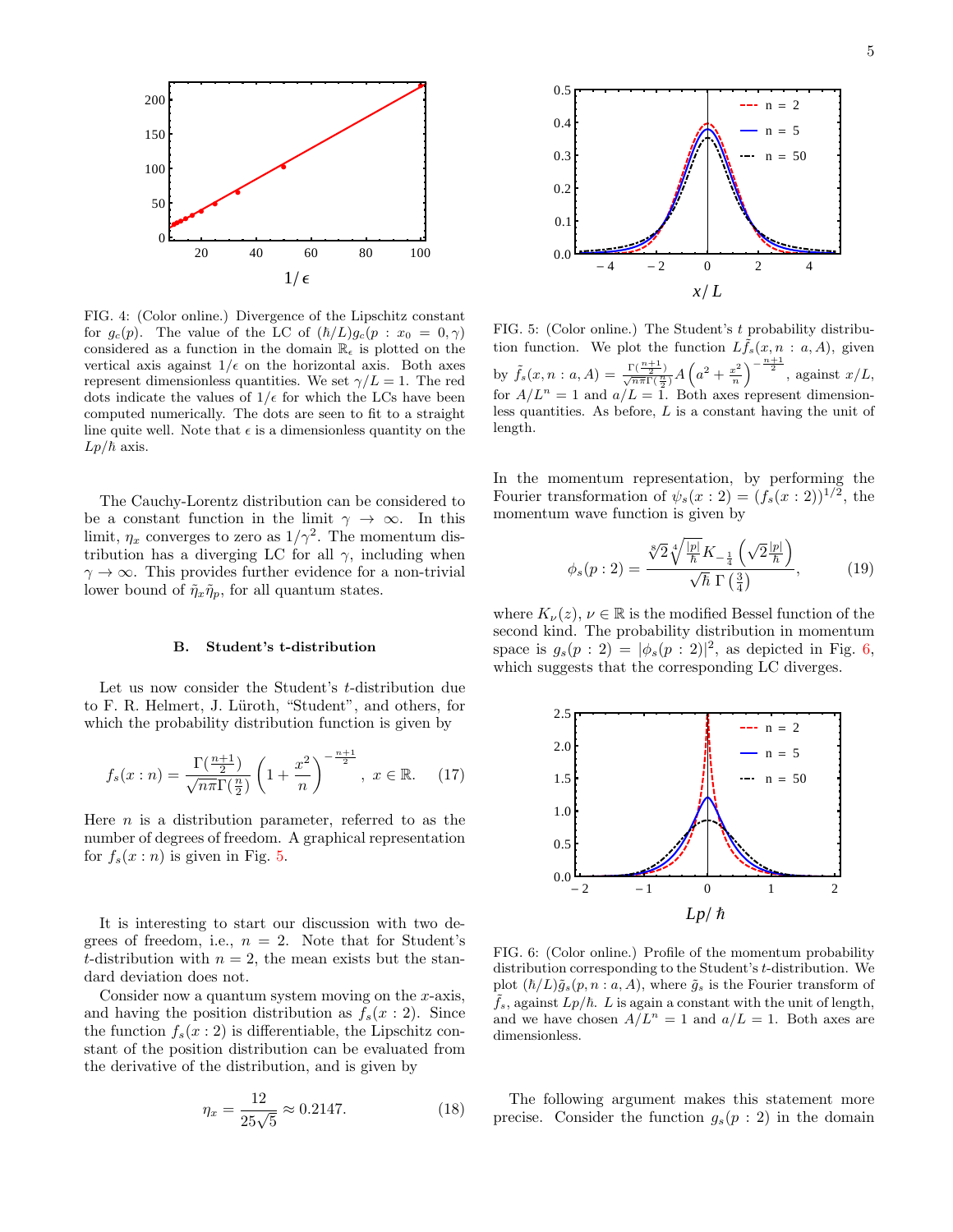

<span id="page-5-1"></span>FIG. 7: (Color online.) Behavior of the Lipschitz constant for the momentum distribution corresponding to the Student's  $t$ distribution in position, for two degrees of freedom. We numerically compute the LC for  $(\hbar/L)\tilde{g}_s$ , considered as a function in the domain  $\mathbb{R}_{\epsilon}$ , for different values of  $\epsilon$ . The LC is then plotted on the vertical axis against  $\ln(1/\epsilon)$  on the horizontal axis. Both axes represent dimensionless quantities. The red line is a quadratic fit of the data. It therefore follows that the LC diverges as  $(\ln(1/\epsilon))^2$  for  $\epsilon \to 0$ . The coefficient of the leading term in the quadratic divergence is  $\approx 2.583$ .

 $\mathbb{R}_{\epsilon}$ , as defined during our analysis of the Cauchy-Lorentz distribution. We find the LC for this function for varying values of  $\epsilon$ . This is depicted in Fig. [7,](#page-5-1) which clearly indicates a diverging LC for  $\epsilon \to 0$ . Consequently, the quantity  $\tilde{\eta}_x \tilde{\eta}_p$  diverges to infinity for  $\psi_s(x:2)$ .

The scenario changes for  $n > 2$ . Indeed, for  $n > 2$ , the momentum distribution provides a finite LC. It may be noted that the Student's t distribution has finite variance for  $n > 2$ , while the  $n = 2$  case does not provide a finite variance. It is known that for  $n \to \infty$ , the Student's tdistribution approaches to the Gaussian distribution, i.e., towards the ground state of simple harmonic oscillator. So it is expected that corresponding to the Student's tdistribution for  $n \to \infty$ , the quantity  $\tilde{\eta}_x \tilde{\eta}_p$  will give the same value as that of the Gaussian distribution, as given in Eq. [\(9\)](#page-2-2). Fig. [8](#page-5-2) shows that the reciprocity product in terms of the LCs of position and momentum distributions, corresponding to the Student's t-distribution in position, for increasing degrees of freedom,  $n$ , converges to a limiting value of  $\approx 0.48/\hbar$ , just as for the Gaussian case (cf. Eq.  $(9)$ ).

# <span id="page-5-0"></span>VII. COMPLETENESS OF POLYNOMIALS AND RECIPROCITY RELATION

We now invoke the completeness of Hermite polynomials in  $L_2(-\infty, +\infty)$  [\[32\]](#page-7-10) to determine the minimumreciprocity states among all quantum states corresponding to systems of a single particle moving in one dimen-



<span id="page-5-2"></span>FIG. 8: (Color online.) Reciprocity product of fluctuations for position and momentum distributions for the Student's tdistribution in position. The limit of large  $n$  corresponds to the Gaussian distribution. Numerically, we obtain this value to be  $\approx 0.48/\hbar$ . This corresponds to the analytically obtained value of  $(1/\hbar)\sqrt{2/e\pi}$ . The horizontal axis is dimensionless, while the vertical axis is in units of  $1/\hbar$ .

sion. We Haar uniformly generate such functions, numerically, by considering polynomials until degree 5. The minimum-reciprocity product,  $\tilde{\eta}_x \tilde{\eta}_p$ , of the fluctuations of position and momentum in terms of the Lipschitz constants, for polynomials of different degrees, is given in Table [I.](#page-5-3) To check for the efficiency of the numerical method, we have used it to find the minimum uncertainty bound in terms of variances. We numerically find that the minimum of the quantity  $\Delta x \Delta p / \hbar$ , by considering Hermite polynomials until degree 5, is 0.5, upto 6 decimal points, where  $\Delta x$  and  $\Delta p$  are the standard deviations in position and momentum respectively.

| $\, n$ | $\hbar \tilde{\eta}_x \tilde{\eta}_p$ |
|--------|---------------------------------------|
| 2      | 0.5                                   |
| 3      | 0.4                                   |
| 4      | 0.3                                   |
| 5      | 0.3                                   |

<span id="page-5-3"></span>TABLE I: Numerical lower bound of quantum reciprocity product. We Haar uniformly generate N polynomials of degree *n*, for  $n = 2, 3, 4, 5$ , where *N* is chosen to be sufficiently large so that convergence is obtained in the lower bound for a particular n. We needed to have  $N =$ 3200, 12800, 25600, 102400 respectively for  $n = 2, 3, 4, 5$ .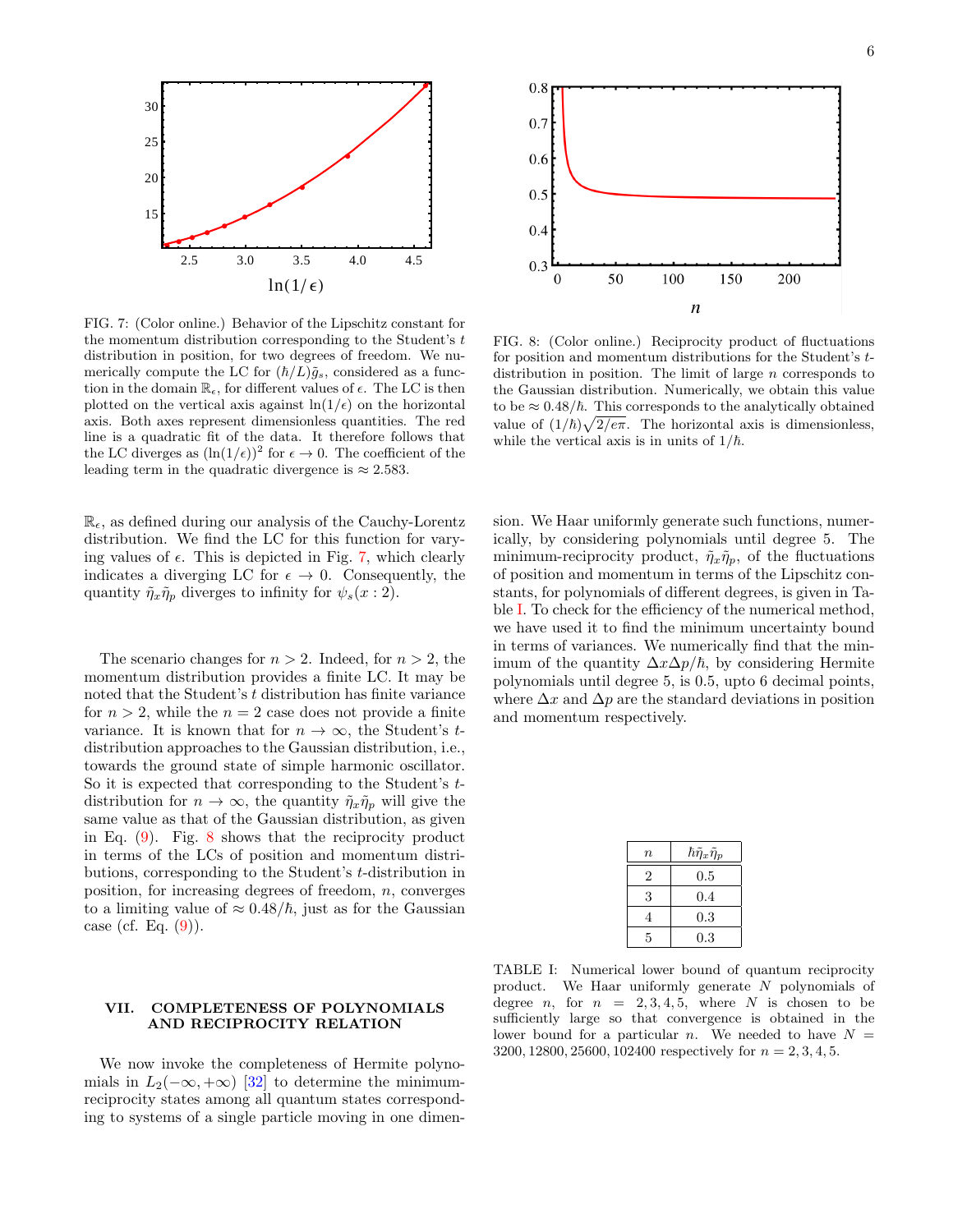### <span id="page-6-0"></span>VIII. INTERPRETING THE RECIPROCITY RELATION AND ITS DIFFERENCES WITH THE UNCERTAINTY RELATION

The evidence presented in the preceding sections indicate that we have the relation

$$
\tilde{\eta}_x \tilde{\eta}_p \gtrsim \frac{0.3}{\hbar}.\tag{20}
$$

In this section, we try to interpret this relation and also mention its differences with the uncertainty relation.

Mathematically, the Lipschitz constant of a function gives an indication of how fast the function grows in its domain. For a given wave function,  $\psi(x)$ , of a quantum particle moving in one dimension,  $\tilde{\eta}_x$  is the square root of the Lipschitz constant of the position probability distribution  $f(x) = |\psi(x)|^2$ . The quantity,  $\tilde{\eta}_x$ , of a wave function  $\psi(x)$  has been pressed into the job of quantifying the fluctuations in the position probability distribution  $f(x) = |\psi(x)|^2$ . This is in contrast to the standard deviation,  $\Delta x$ , of  $f(x)$ , which quantifies the spread of the distribution  $f(x)$ . Intuitively speaking, while  $\Delta x$  gauges the horizontal spread (i.e., along the abscissa) of the distribution  $f(x)$ ,  $\tilde{\eta}_x$  measures the vertical motions (i.e., along the ordinate) of the same. In this sense, the reciprocity relation uncovers an aspect of quantum states that is complementary to that revealed by the uncertainty relation. A parallel set of statements is true for the quantity,  $\tilde{\eta}_p$ , of  $\phi(p)$ , the Fourier transform of  $\psi(x)$ , in relation to the standard deviation,  $\Delta p$ , of the momentum probability distribution  $g(p) = |\psi(p)|^2$ .

Just like the usual Heisenberg uncertainty relation lower bounds the product of the spreads of position and momentum distributions of a wave function, the reciprocity relation between  $\tilde{\eta}_x$  and  $\tilde{\eta}_p$  lower bounds the product of the fluctuations of position and momentum distributions of such a wave function. The Heisenberg uncertainty tells us that if the position distribution of a quantum particle is very well-defined, its momentum distribution must be very broad, and vice versa. Similarly, the reciprocity relation tells us that if the position fluctuations of a quantum particle are negligible, the momentum fluctuations must be very large.

The Heisenberg uncertainty relation between two observables emanates from the distinctly quantum property of noncommutativity of the corresponding observables. We note in particular that  $[x, p] = i\hbar$ . It is plausible that the reciprocity relation between any two observables is also linked to a quantum property of the observables.

The Heisenberg uncertainty relation between position and momentum is known to be saturated for Gaussian probability distributions in position. Our numerical simulations imply that the reciprocity relation between position and momentum is saturated by certain Hermite polynomials of degree 4 and 5.

It is in order here to present a few words about the classical limit of this inequality. Traditionally, it has been argued that the Heisenberg uncertainty limit and other

relations in quantum mechanics converge to their classical cousins in the limit of  $\hbar \to 0$ . This approach however has several difficulties, as mentioned, for example, in  $[33-$ [36\]](#page-7-12). In spite of these difficulties, one usually claims that the quantum mechanically allowed region for the uncertainty product of spreads for position and momentum, stretches from a factor of the Planck's constant till the positive infinity, while the classical case (for pure states) is situated at zero. The classical case in this scenario is a product of two Dirac deltas, respectively in position and momentum. There is a region, on the axis of the uncertainty product of spreads, near zero, that is forbidden to all quantum states, so that there is a gap between the quantum mechanically accessible region and the accessible point for the classical case. The reciprocity product of fluctuations, again has a quantum mechanically forbidden region adjoining zero. However, the length of the quantum mechanically forbidden region, on the axis of the reciprocity product of fluctuations, is of the order of inverse of the Planck's constant. Moreover, the classical case is at one end of the quantum mechanically accessible region, instead of being in the quantum mechanically forbidden region. This is akin to the case where we have an ensemble of two non-orthogonal pure quantum states [\[37\]](#page-7-13), with the ensemble being a function of the angle between the two state vectors. The limit of an ensemble of two orthogonal states – the classical case – is situated at one end but within the quantum mechanically accessible region, on the axis of the angle between the two vectors.

## <span id="page-6-1"></span>IX. CONCLUSION

The position and momentum probability distributions of arbitrary quantum states are constrained by the Heisenberg uncertainty relation. In particular, their spreads cannot both be arbitrarily small. We proposed an independent restriction of the same distributions for arbitrary quantum states, and termed it as the quantum reciprocity relation. We found that Lipschitz constants of the position and momentum distributions cannot both be arbitrarily small. The lowest value of the product of the square roots of the Lipschitz constants was found by invoking the completeness of the Hermite polynomials in the space of square-integrable functions. Specific quantum states that were considered in the analysis include the ground and excited states of the quantum simple harmonic oscillator, and quantum states corresponding to which the position distribution is Cauchy-Lorentz or Student's t distributions. It is to be noted that the proposed bound has not yet been proven analytically, and is currently based on numerics and specific examples.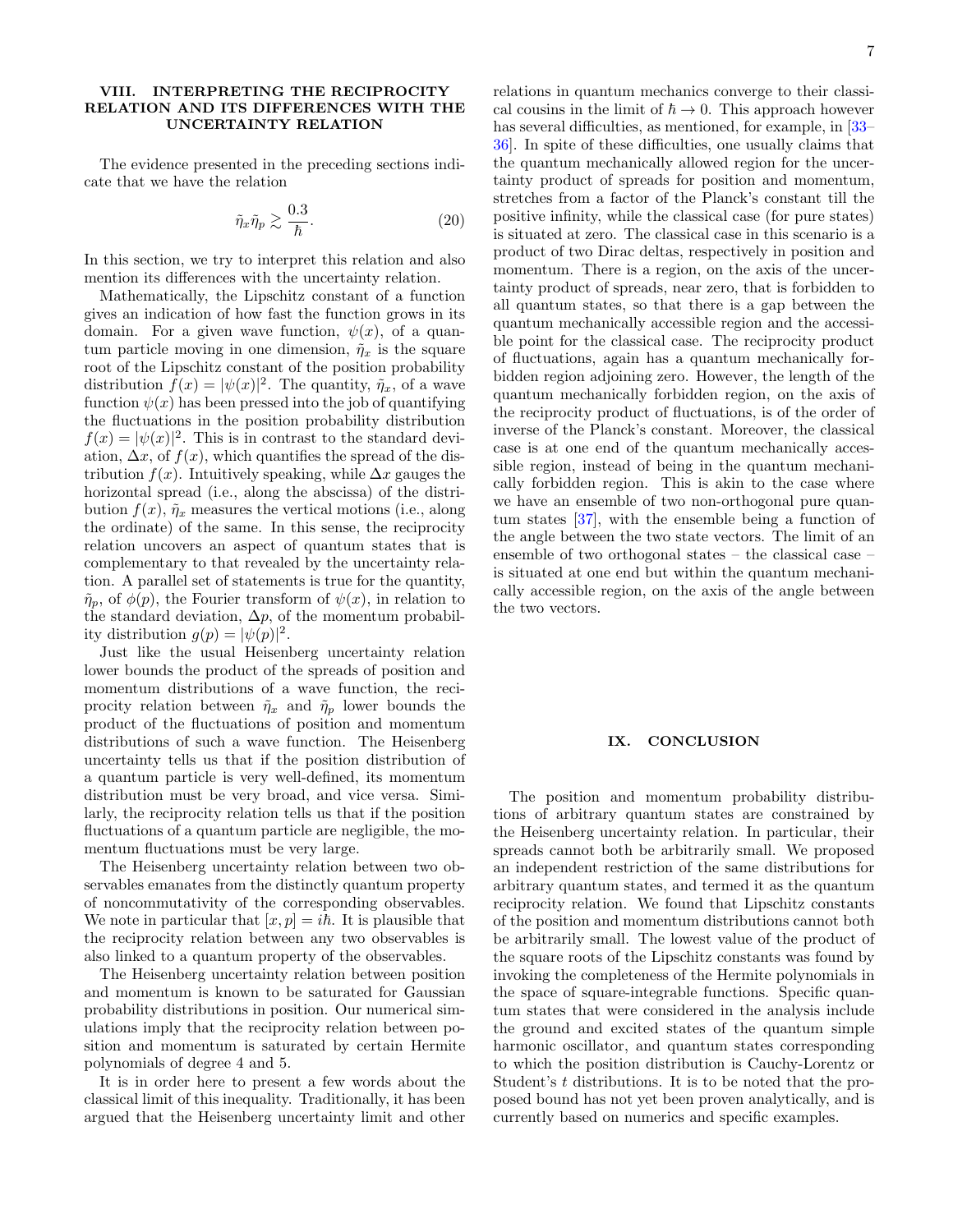A.B. acknowledges the support of the Department of Science and Technology (DST), Government of India,

- <span id="page-7-0"></span>[1] W. Heisenberg, Z. Phys. 43, 172 (1927).
- <span id="page-7-4"></span>[2] E. H. Kennard, Z. Phys. 44, 326 (1927); H. Weyl, Gruppentheorie Und Quantenmechanik (Leipzig, Hirzel, 1928).
- [3] H. P. Robertson, Phys. Rev. 34, 163 (1929).
- [4] W. Heisenberg, The Physical Principles of the Quantum Theory (University of Chicago Press, 1930).
- [5] E. Schrödinger, Proc. Pruss. Acad. Sci. Phys. Math. Sec. XIX, 293 (1930).
- [6] E. Schrödinger, Sitzungsber. Preuss. Akad. Wiss., Phys. Math. Kl. 19, 296 (1930).
- [7] I. Bialynicki-Birula and J. Mycielski, Commun. Math. Phys. 44, 129 (1975).
- [8] D. Deutsch, Phys. Rev. Lett. 50, 631 (1983).
- [9] M. H. Partovi, Phys. Rev. Lett. 50, 1883 (1983).
- [10] I. Bialynicki-Birula, Phys. Lett. A 103, 253 (1984).
- [11] K. Kraus, Phys. Rev. D **35**, 3070 (1987).
- [12] H. Maassen and J. B. M. Uffink, Phys. Rev. Lett. 60, 1103 (1988).
- [13] I. Bialynicki-Birula, Phys. Rev. A 74, 052101 (2006).
- [14] P. Busch and C. R. Shilladay, Phys. Rep. 435, 1 (2006).
- [15] J. I. de Vicente and J. Sánchez-Ruiz, Phys. Rev. A 77, 42110 (2008).
- [16] M. Berta, M. Christandl, R. Colbeck, J. M. Renes, and R. Renner, Nat. Phys. 6, 659 (2010).
- [17] S. Zozor, M. Portesi, P. Sánchez-Moreno, and J. S. Dehesa, Phys. Rev. A **83**, 052107 (2011).
- [18] C. Branciard, Proc. Natl. Acad. Sci. USA 110, 6742 (2013); Phys. Rev. A 89, 022124 (2014).
- [19] P. Busch, P. Lahti, and R. F. Werner, J. Math. Phys. 55, 042111 (2014).
- <span id="page-7-1"></span>[20] L. Maccone and A. K. Pati, Phys. Rev. Lett. 113, 260401 (2014); Erratum ibid. 114, 039902 (2015).
- <span id="page-7-2"></span>[21] C. H. Bennett, Science **257**, 752 (1992).
- [22] N. Gisin, G. Ribordy, W. Tittel, and H. Zbinden, Rev. Mod. Phys. 74, 145 (2002).
- <span id="page-7-3"></span>[23] M. Koashi, J. Phys. Conf. Ser. 36, 98 (2006).
- <span id="page-7-5"></span>[24] S. Bochner and K. Chandrasekharan, Fourier Transforms (Princeton University Press, London, 1949).
- <span id="page-7-6"></span>[25] B. van der Pol and H. Bremmer, Operational calculus (2nd edition, Cambridge University press, Cambridge, 1955).
- <span id="page-7-7"></span>[26] P. A. M. Dirac, The Principles of Quantum Mechanics (4th edition, Clarendon Press, Oxford, 1958).
- <span id="page-7-8"></span>[27] V. I. Arnol'd, Ordinary Differential Equation (Springer-Verlag, Berlin, Heidelberg, 1973).
- [28] P. Frank, R. von Mises, and F. Mises, Physics in Perspective (Springer-Verlag, Berlin, Heidelberg, 2007).
- [29] K. Eriksson, D. Estep, and C. Johnson, Applied Mathematics: Body and Soul Volume 1: Derivatives and Geometry in IR3 (1st edition, Springer-Verlag, Berlin, Heidelberg, 2010).
- [30] A. Gupta, Introduction To Mathematical Analysis (2nd edition, Academic Publishers, Kolkata, 2016).
- <span id="page-7-9"></span>[31] W. Rudin, Principles of Mathematical Analysis (3rd edi-

tion, McGraw Hill, New York, 2017).

- <span id="page-7-10"></span>[32] G. F. Simmons, Introduction to Topology and Modern Analysis (McGraw-Hill, New York, 1963).
- <span id="page-7-11"></span>[33] L. E. Ballentine, Y. Yang, and J. P. Zibin, Phys. Rev. A 50, 2854 (1994).
- [34] D. Sen, S. K. Das, A. N. Basu, and S. Sengupta, Curr. Sci. 80, 536 (2001).
- [35] L. E. Ballentine, Phys. Rev. A **70**, 032111 (2004).
- <span id="page-7-12"></span>[36] R. M. Angelo and K. Furuya, Phys. Rev. A 71, 042321 (2005).
- <span id="page-7-13"></span>[37] C. A. Fuchs, Quantum Communication, Computing, and Measurement, Vol. 2 (Springer, Boston, MA, 2002), pp. 11-16.